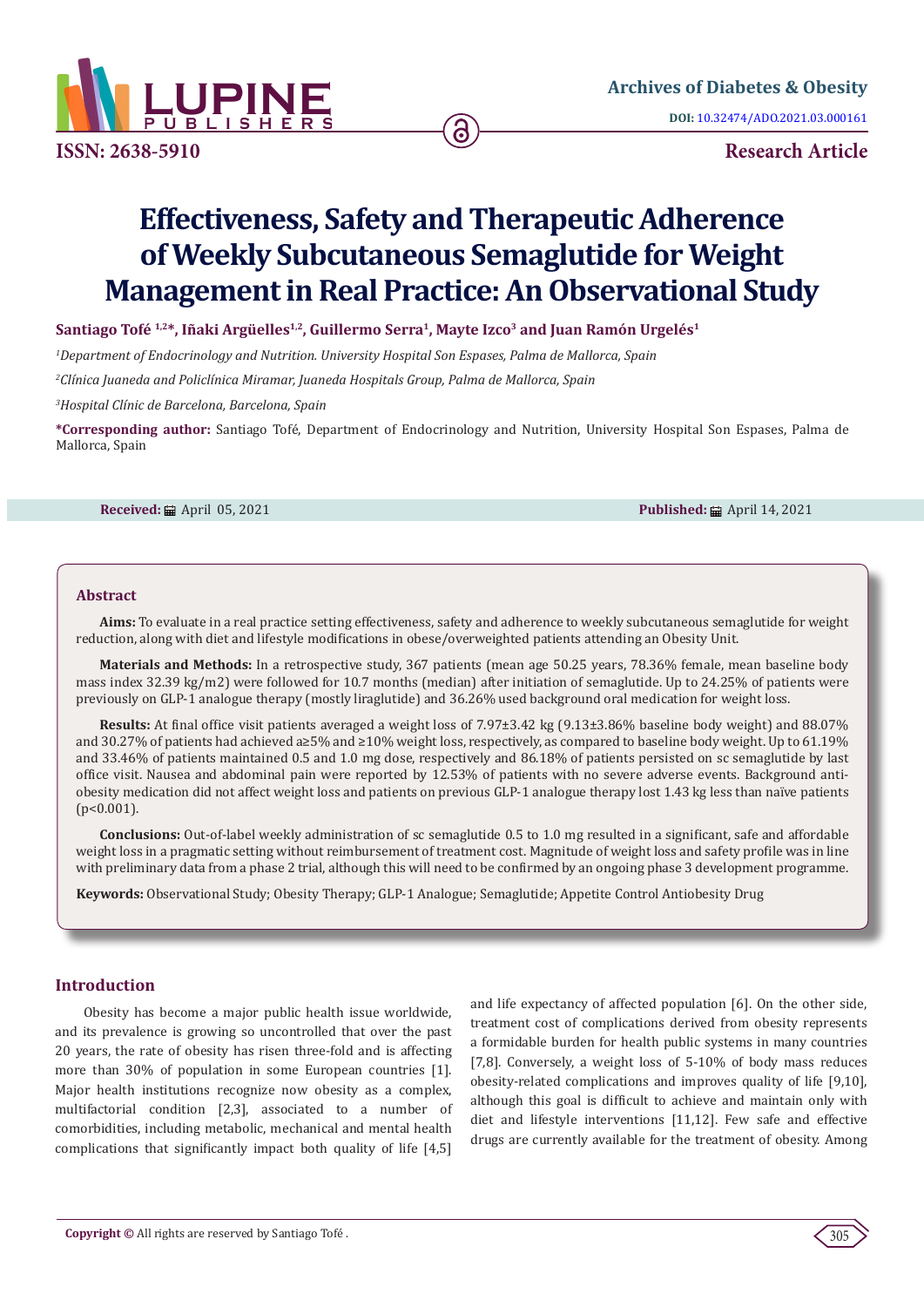them, glucagon-like peptide 1 (GLP-1) receptor agonists have proven a combined effect on glucose metabolism and reduction in body weight associated to favourable outcomes in patients with type 2 Diabetes and coexisting obesity, including reduction of cardiovascular events for some of them [13-15].

Liraglutide, a once daily administered GLP-1 analogue was initially approved for treatment of patients with type 2 Diabetes at a dose of 1.2 to 1.8 mg, and subsequently gained approval for weight reduction in many countries, at a maximum daily dose of 3.0 mg, in combination with diet and lifestyle modifications [16-17]. Subcutaneous (sc) semaglutide, a longer-acting GLP-1 analogue was approved in Spain in 2019 for treatment of type 2 Diabetes with a weekly administration of 0.5 or 1.0 mg, and conditions for reimbursement by Spanish public health system include coexistence of obesity. Both drugs have proven clinically significant weight reductions in obese patients without type 2 Diabetes and a clinical development program is currently undergoing aiming to gain indication for sc semaglutide in weight management [18-19]. In this observational retrospective study, performed under real practice conditions, we aimed to evaluate effectiveness, safety and adherence to weekly administration of sc semaglutide in a nonreimbursed setting in patients with obesity or overweight attending an Obesity Unit in a private institution in Mallorca (Spain), along with dietary and lifestyle recommendations.

## **Patients and Methods**

In this retrospective study, patients attending our Obesity Unit who started on sc semaglutide since May 2019 were consecutively invited to take part in the study and after giving written informed consent, were included for analysis. Inclusion criteria were patients 18-year-old or older, with a body mass index (BMI) >25 kg/m2, and at least one follow-up office visit after initiation of sc semaglutide. A total of four follow-up visits after baseline visit were included in this study, to ensure for at least a 6-month follow-up period. Patients with a previous diagnosis of type 2 Diabetes Mellitus were excluded from participation in this study. The study protocol was approved by the reference Hospital Ethics Committee (University Hospital Son Espases).

A total of 372 patients were consecutively included in the study. All patients were prescribed sc semaglutide with an out-of-label indication for weight reduction, as part of a structured program for the management of overweight and/or obesity that included diet and exercise counselling. A number of patients had been previously or currently prescribed drugs with an approved indication for weight management (GLP-1 analogue liraglutide and lipase inhibitor orlistat) or a clinical indication for weight management yet out of label, as other GLP-1 analogues (dulaglutide, exenatide LAR), selective serotonin reuptake inhibitors (SSRI), and topiramate. Diet counselling included a structured quantitative dietary recommendation with an average 500 kcal/day reduction from calculated baseline metabolic rate. Standardized Harris-Benedict's equations corrected for Lang's daily activity coefficient were used to calculate baseline metabolic rate. In line with Spanish Health

Authorities policy, sc semaglutide prescription for overweight or obesity management is not reimbursed, and all patients paid for this out-of-pocket prescription accordingly.

Height, weight, and BMI were recorded as baseline variables at initial visit. Also, concomitant use of drugs with a potential to reduce weight including topiramate, orlistat, SSRIs and current or previous use of other GLP-1 analogues in the last 6 months previous to index date was also registered. At initial visit, sc semaglutide was started at a dose of 0.25 mg once weekly according to label instructions, but subsequent dose titration was left to physician's judgement based upon effectiveness and Gastrointestinal (GI) intolerance (namely, incidence of nausea, vomiting or abdominal pain). Patients in this unit are regularly followed-up with office visits every 4-12 weeks, and weight, current sc semaglutide dose, use of background medications for weight loss, incidence of adverse events and persistence on sc semaglutide were systematically recorded at each visit and included for analysis. Safety data included serious adverse events, incidence of GI intolerance and incidence of other adverse events.

Primary effectiveness outcome in this study was absolute and percentage weight loss from baseline after initiation of sc semaglutide until last follow-up visit. Secondary objectives included persistence on sc semaglutide and drug dose, evaluated at each follow-up visit, incidence of non-serious/serious adverse events and/or GI adverse events, proactively requested to patients, and change in background use of drugs for weight loss. Subgroup analysis evaluated influence of previous GLP-1 analogues therapy and background use of anti-obesity drugs in weight loss.

## **Statistical Analysis**

Primary and secondary outcomes analysis was performed for patients attending the last office visit. Subgroup analysis for previous use of GLP-1 analogues and use of anti-obesity medication included all patients with at least one follow-up office visit (last observation carried forward). All data are expressed as mean ± Standard Deviation (SD) for continuous variables and as percentage for categorical variables. Normally distributed variables were compared using two-sided T-Student test and categorical variables were compared using Chi-square test. A p value <0.05 was assumed as statistically significant for all comparisons (Statplus statistical package 2016©, AnalystSoft, Walnut, CA).

## **Results**

Table 1 shows baseline characteristics of patients included in this study. A total of 367 patients completed a first follow-up visit. On average, patients had a mean age of 50.25 years and a wide majority of them were females (78.36%). Mean BMI was 32.39±5.24 kg/ m2, with a balanced distribution among patients with overweight (29.7%), class I obesity (37.32%) class II and III obesity (together, 32.42%). Up to 36.26% patients were on previous pharmacological treatment for obesity, mostly SSRI agents, topiramate and orlistat, and up to 24.25% of this population initiated sc semaglutide switching from a previous GLP-1 analogue therapy, either currently in use or in the previous 6 months. In most cases (89.88%) previous GLP-1 analogue

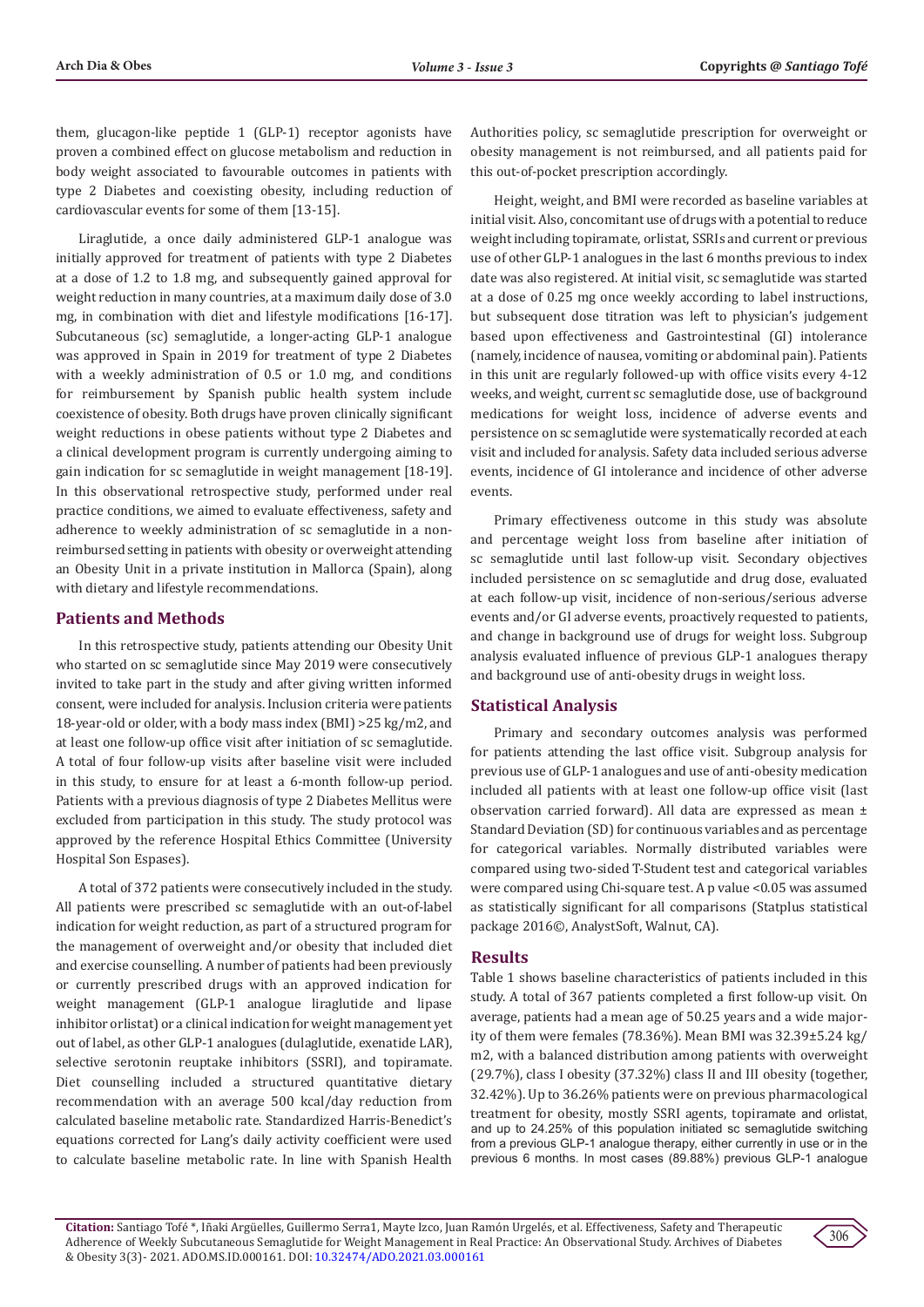was liraglutide with an average daily dose of 1.48 mg. Median duration of previous aGLP-1 therapy was 5.34 months and mean (±SD) weight reduction achieved was 3.25 ±5.32 Kg (Table 2). Up to 32.01% of patients

in this subgroup had achieved a ≥5% weight loss with previous aGLP-1 therapy.

Table 1: Baseline characteristics of patients.

| Number (n)                                                                | 367               |
|---------------------------------------------------------------------------|-------------------|
| Age, years (mean $\pm SD^1$ )                                             | $50.25 \pm 13.28$ |
| Gender (% female)                                                         | 78.36%            |
| $BMI^*$ (mean $\pm SD$ )                                                  | 32.39±5.24        |
| Normal Weight (BMI <25 kg/m <sup>2</sup> ) n, (%)                         | $10(2.7\%)$       |
| Overweight (BMI 25-29.9 kg/m <sup>2</sup> ) n, (%)                        | 109 (29.70%)      |
| Obesity class I (BMI 30-34.9 kg/m <sup>2</sup> ) n, $(\%)$                | 127 (34.60%)      |
| Obesity class II (BMI 35-39.9 kg/m <sup>2</sup> ) n, (%)                  | 70 (19.07%)       |
| Obesity class III (BMI $\geq 40 \text{ kg/m}^2$ ) n, (%)                  | 49 (13.35%)       |
| Use of AOM <sup>§</sup> at baseline $(\%)$                                | 36.26%            |
| <b>SSRI</b> <sup>1</sup>                                                  | 21.98%            |
| Topiramate                                                                | 12.09%            |
| Orlistat                                                                  | 10.99%            |
| Previous use of aGLP- $1^\alpha$ n, $(\%)$                                | 89 (24.25%)       |
| Liraglutide $n$ , $(\%)$                                                  | 80 (89.88%)       |
| Exenatide o/w n, (%)                                                      | $5(5.62\%)$       |
| Dulaglutide n, (%)                                                        | $4(4.49\%)$       |
| Median duration of previous aGLP-1 therapy (months) (interquartile range) | 5.34 (6.28-4.37)  |

ꝉSD: Standard Deviation ‡BMI: Body Mass Index §AOM: Anti-obesity Medication ¶SSRI: Selective Serotonine Re-uptake Inhibitor αaGLP-1: Glucagon-like Peptide 1 against.

**Table 2:** Weight reduction throughout follow-up.

|                                                  | $1st$ Office visit       | $2nd$ Office visit | 3 <sup>rd</sup> Office visit | 4 <sup>th</sup> Office visit |
|--------------------------------------------------|--------------------------|--------------------|------------------------------|------------------------------|
| Number of patients                               | 367                      | 354                | 338                          | 288                          |
| Follow-up (months) (median; interquartile range) | $2.0(1.53-3.02)$         | $4.83(4.2-5.6)$    | 7.06 (6.05-8.06)             | 10.70 (9.45-11.48)           |
| Absolute Weight Loss (Kg) (mean $\pm SD^1$ )     | $3.50 \pm 2.51$          | $5.72 \pm 3.17$    | $6.59 \pm 3.24$              | $7.97 \pm 3.42$              |
| Percentage Weight Loss (%) (mean ±SD)            | $3.97 \pm 2.64$          | $6.49 \pm 3.31$    | $7.49 \pm 4.47$              | $9.13 \pm 3.86$              |
| Patients with Weight Loss $\geq$ 5% (%)          | 28.81%                   | 62.69%             | 77.03%                       | 88.07%                       |
| Patients with Weight Loss $\geq 10\%$ (%)        | $\overline{\phantom{a}}$ | 11.92%             | 16.25%                       | 30.27%                       |
| Use of $AOM^s(\%)$                               | 36.78%                   | 36.26%             | 37.93%                       | 28.81%*                      |
| Dose of semaglutide                              |                          |                    |                              |                              |
| $0.25$ mg $(\%)$                                 | 5.79%                    | 6.22%              | 5.92%                        | 5.35%                        |
| $0.50 \text{ mg } (\%)$                          | 81.40%                   | 77.78%             | 73.92%                       | 71.19%                       |
| $1.0 \,\mathrm{mg}$ (%)                          | 12.81%                   | 16.00%             | 20.16%                       | 23.46%                       |
| Persistence on semaglutide                       | 94.82%                   | 91.5%              | 88.86%                       | 86.33%                       |

ꝉSD: Standard Deviation

§AOM: Anti-obesity Medication

\*p<0.05 vs. baseline (Chi-square test)

#### **Weight Reduction**

Table 3 and (Figures 1&2) show changes in BMI and body weight throughout consecutive office visits. After a median followup of 10.7 months up to 311 patients attending the last office visit, achieved a weight loss of 7.97±3.42 kg (9.13±3.86% of baseline body weight), and weight loss was achieved gradually in a timedependent fashion. By the end of study observation period, 88.07% and 30.27% of patients had achieved a ≥5% and ≥10% weight loss, respectively, as compared to baseline body weight.

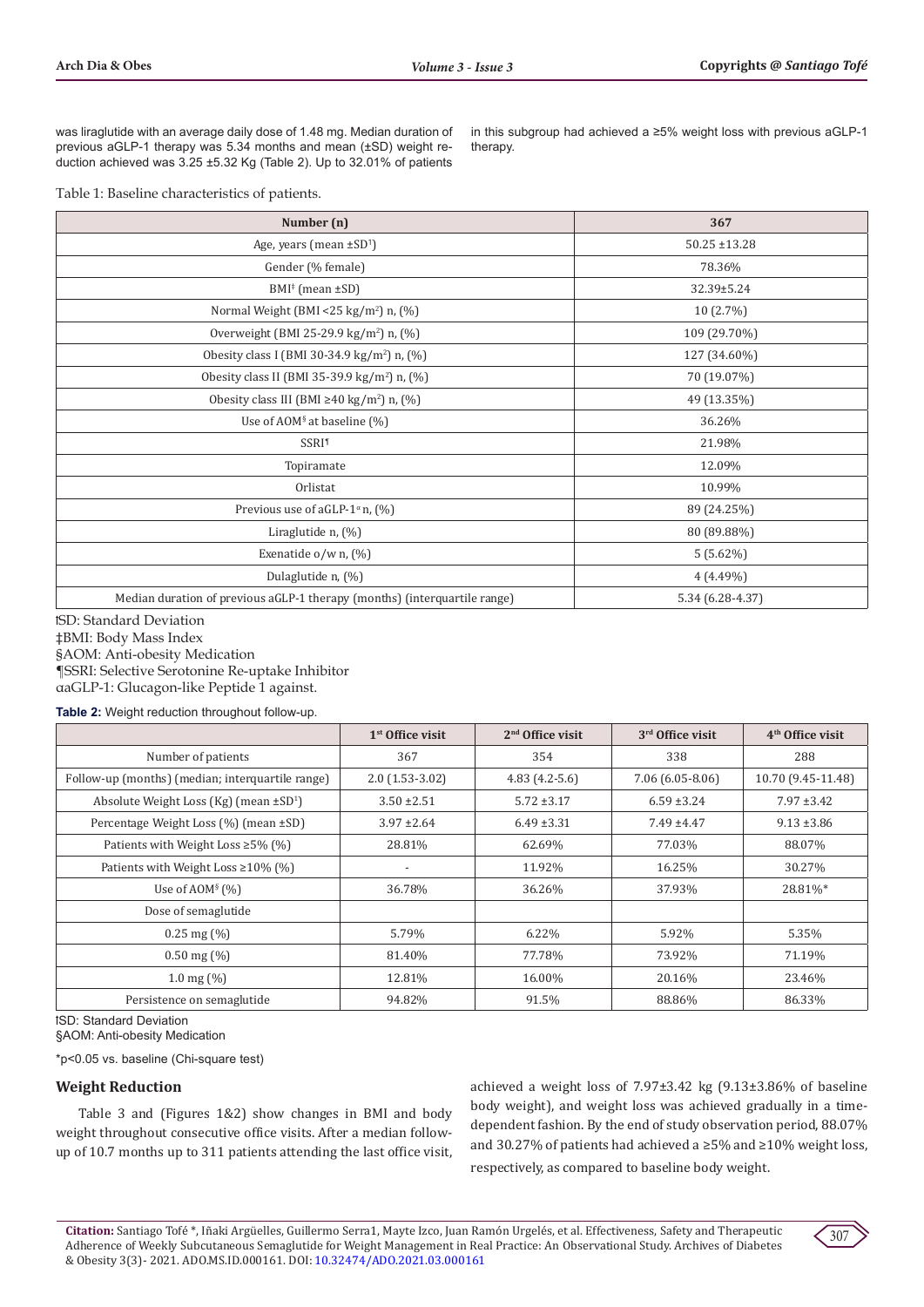#### **Table 3:** Weight reduction (LOCF)\* according to previous use of GLP-1 analogues

|                                                                              | <b>Previous use of aGLP-1</b><br>No previous use of aGLP-1 |                   | <i>p</i> Value |
|------------------------------------------------------------------------------|------------------------------------------------------------|-------------------|----------------|
| Number (n)                                                                   | 89                                                         | 278               |                |
| Follow-up (months) (median; interquartile range)                             | $7.55(6.3-8.7)$                                            | $7.11(6.15-8.05)$ | ns             |
| Baseline BMI <sup>‡</sup> (kg/m <sup>2</sup> ) (mean $\pm$ SD <sup>1</sup> ) | $32.64 \pm 5.32$                                           | $32.25 \pm 5.30$  | ns             |
| Previous Weight Loss (kg) (mean ±SD)                                         | $3.25 \pm 5.32$                                            | <b>NA</b>         | <b>NA</b>      |
| Weight Loss (kg) (mean $\pm$ SD)                                             | $5.08 \pm 2.52$                                            | $6.51 \pm 2.79$   | < 0.001        |
| %Weight Loss (%) (mean ±SD)                                                  | $5.58 \pm 2.96$                                            | $7.42 \pm 3.02$   | < 0.001        |
| Use of $AOM^s(%)$                                                            | 32.58%                                                     | 37.05%            | ns             |
| Persistence on index drug (%)                                                | 86.9%                                                      | 88.4%             | ns             |

\*LOCF: Last observation carried forward

ꝉSD: Standard Deviation

‡BMI: Body Mass Index

§AOM: Anti-obesity Medication



**Figure 1:** Evolution of BMIα after initiation of sc Semaglutide\*. αBMI: Body mass index expressed in Kg/m2

\*Expressed as median values. Bars represent ± standard deviation.



**Figure 2:** Absolute and Percentage weight loss after initiation of sc semaglutide\*. \*Expressed as median values. Bars represent ± standard deviation.

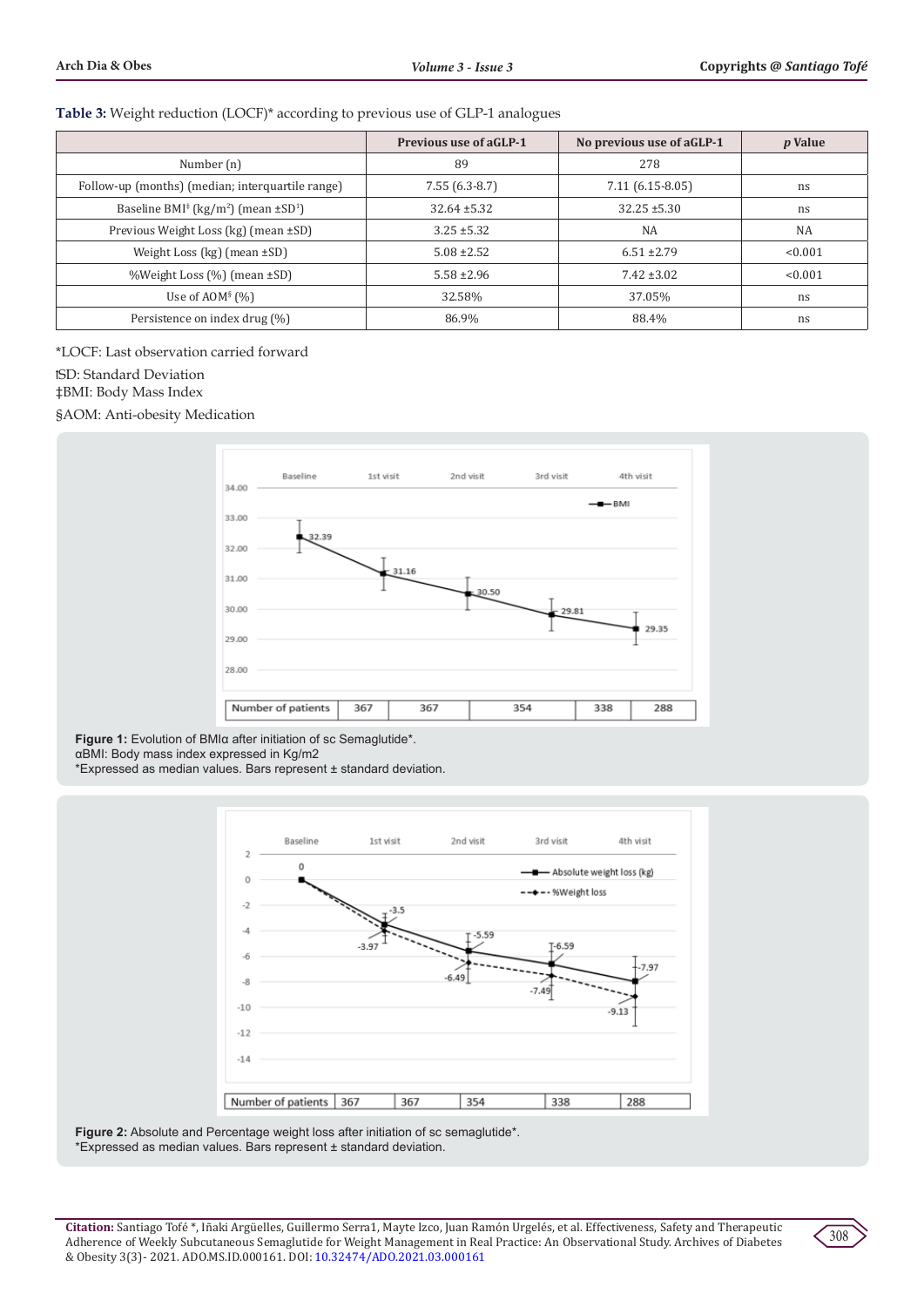Tables 3 and 4 show changes in body weight according to previous use of GLP-1 analogue therapy and concomitant use of anti-obesity drugs, respectively. As stated before, up to 24.25% patients had switched to sc semaglutide from treatment with a GLP-1 analogue in the previous six months, mostly liraglutide. This subgroup of patients had achieved a previous weight reduction of 3.25 ±5.32 Kg after a median follow-up of 5.34 months (interquartile range, 4.12-6.57 months). Patients without previous use of a GLP-1 analogue, reduced significantly more weight than patients switching from a previous GLP-1 analogue to sc semaglutide, after

a similar follow-up period (last observation carried forward); 6.51±2.79 kg (7.42% of baseline body weight) vs. 5.08±2.52 kg (5.58%), respectively (p<0.001). No differences were found for concomitant use of other anti-obesity medications and persistence on sc semaglutide was quite similar between both groups (Table 3). Conversely, sub analysis of weight reduction according to concomitant use of any anti-obesity medication did not yield any significant differences between both subgroups, neither in baseline BMI, nor in the magnitude of weight loss (last observation carried forward), or in the persistence on sc semaglutide (Table 4).

| Table 4: Weight reduction (LOCF)* according to previous use of anti-obesity medication |  |  |  |
|----------------------------------------------------------------------------------------|--|--|--|
|                                                                                        |  |  |  |

|                                                  | Use of AOM       | No use of AOM     | <i>p</i> Value |
|--------------------------------------------------|------------------|-------------------|----------------|
| Number (n)                                       | 133              | 234               |                |
| Follow-up (months) (median; interquartile range) | $7.09(8.6-6.1)$  | $7.62(8.13-6.21)$ | ns             |
| Baseline BMI <sup>‡</sup>                        | $32.23 \pm 5.32$ | $32.75 \pm 5.56$  | ns             |
| Weight Loss (kg) (mean $\pm SD^1$ )              | $6.23 \pm 2.44$  | $6.01 \pm 3.54$   | ns             |
| %Weight Loss (%) (mean ±SD)                      | $6.74 \pm 2.45$  | $6.75 \pm 3.97$   | ns             |
| Persistence on index drug (%)                    | 87.2%            | 88.1%             | ns             |

\*LOCF: Last observation carried forward ꝉSD: Standard Deviation ‡BMI: Body Mass Index

Table 5: Safety and tolerability of sc semaglutide

|                                                | $1st$ Office visit | $2nd$ Office visit | 3 <sup>rd</sup> Office visit | $4th$ Office visit |
|------------------------------------------------|--------------------|--------------------|------------------------------|--------------------|
| Number of patients                             | 367                | 354                | 338                          | 311                |
| Patients with GI intolerance*, n (%)           | 66 (17.98%)        | 28 (7.9%)          | $12(3.5\%)$                  | $8(2.5\%)$         |
| Serious adverse events <sup>1</sup> , n $(\%)$ |                    | $2(0.5\%)$         |                              | $1(0.3\%)$         |
| Patients missed from Follow-up, n (%)          | $5(1.3\%)$         | 13 (3.54%)         | $16(4.51\%)$                 | 27 (7.98%)         |

\*GI (Gastrointestinal) intolerance included nausea, vomiting, abdominal pain or diarrhoea.

ꝉOne patient admitted to hospital for urinary sepsis, one patient diagnosed of gross bowel cancer and one patient with myocardial infarction.

## **Therapeutic Persistence, Drug Dose and Background Anti-Obesity Medication Use**

A total of 311 patients did attend the fourth and last office visit included in this study (84.74%). Persistence on sc semaglutide was high throughout consecutive office visits, with up to 268 patients out of 311 (86.18%) attending the last office visit being persistent to the drug. Up to 61.19% of patients remained on an initially prescribed semaglutide dose of 0.5 mg (after initial up titration) throughout consecutive office visits and 33.46% of patients were on the 1.0 mg dose by the last office visit. Concomitant use of other anti-obesity drugs remained unchanged throughout follow-up visits, and only in the last office visit a statistically significant 7.45% reduction in use of other agents was detected, mostly affecting orlistat use.

# **Safety and Tolerability**

Regarding safety, few severe adverse events were reported throughout the follow-up period. A 66 year-old female was admitted to hospital due to urinary sepsis, a morbid obese 54 year-old male patient was diagnosed of gross bowel cancer requiring surgery and a 61 year-old patient suffered a non-lethal myocardial infarction.

Additionally, a patient accidentally administered 5 consecutive daily doses of 0.25 mg of sc semaglutide and reported on nausea and vomiting during two days, but her condition improved after stopping the medication, and after two weeks, the patient resumed correctly weekly administration of sc semaglutide. A total of 66 patients (17.98%) complained on GI symptoms at initial follow-up visit, and this percentage did reduce significantly in subsequent follow-up visits (Table 5). Most of these patients complained of nausea and abdominal pain, that in some cases deserved transient interruption of medication or use of omeprazole, and in 14 patients led to definitive interruption of medication. Other reasons for treatment abandonment included lack of effectiveness or inability to afford for treatment costs, as reported by up to 19 patients. A patient with a baseline BMI of 42.3 kg/m2 was derived to bariatric surgery after 3 months of sc semaglutide 1.0 mg, with a weight loss of 5.3 kg from baseline.

## **Discussion**

In this observational study we evaluated weight reduction associated to out-of-label use of sc semaglutide in a patient population with overweight or obesity as part of a pragmatic

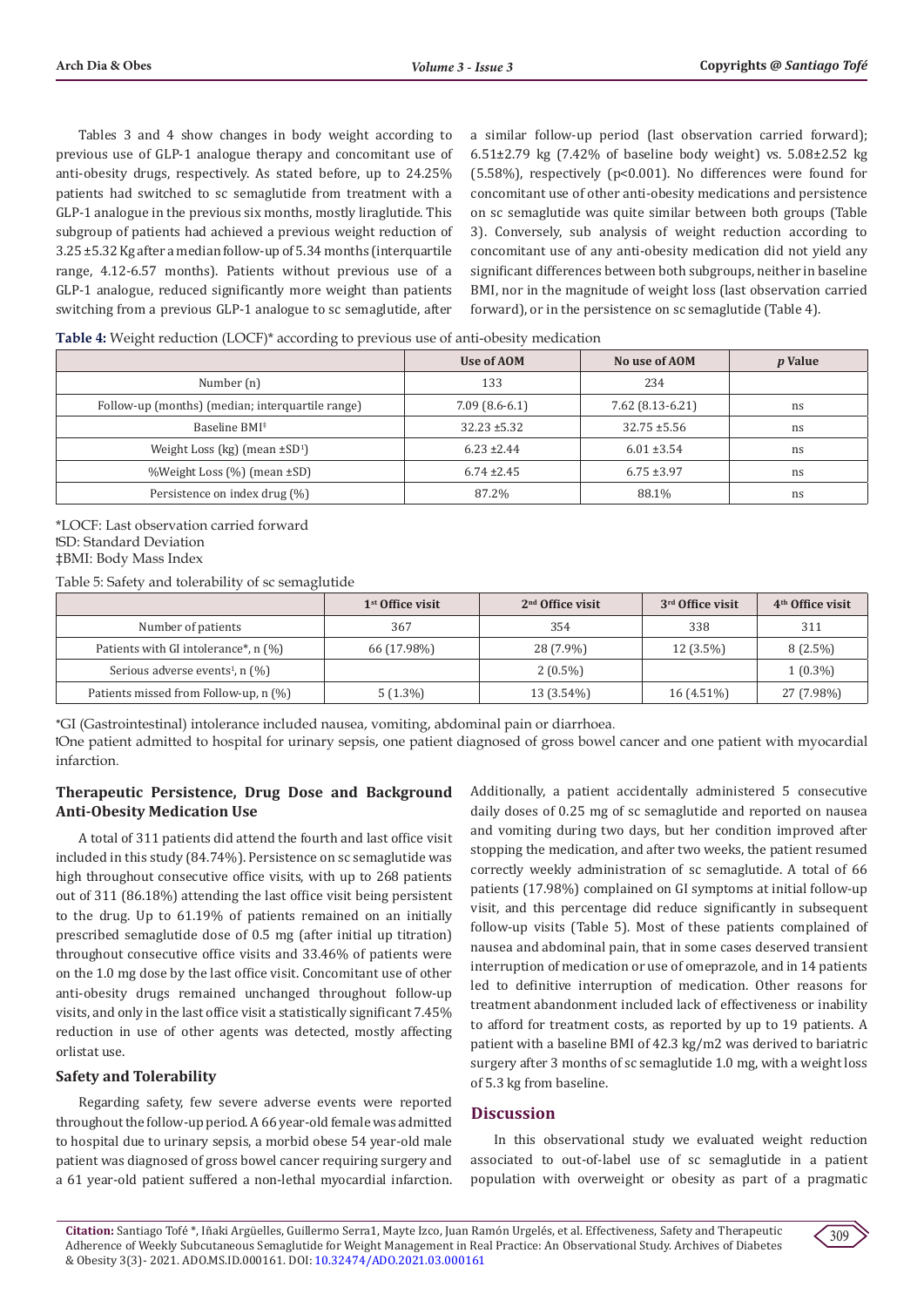strategy for weight management including diet and physical activity counselling, and in selected cases prescription of drugs with a potential for weight loss. Patients included in this study represent an average profile of patients typically attending an obesity clinic in a private setting; middle aged patients with a high proportion of women and an average baseline BMI >30 kg/m2. Conversely, we found a lower percentage of patients with morbid obesity, as compared to Spanish public health system obesity units, were most patients are morbid obese and referred to for consideration of bariatric surgery [20]. A substantial proportion of patients included in this study were previously on pharmacological therapy for weight loss. In Spain, according to the 2016 official position statement by the Spanish Society for the Study of Obesity (SEEDO) [21], only lipase inhibitor orlistat, combination of opioid receptor antagonist/antidepressant naltrexone/bupropion and GLP-1 agonist liraglutide are approved drugs for medium and longterm obesity management in patients with a BMI >30 kg/m2 or >27 kg/m2 with major comorbidities, when a structured program including diet and lifestyle changes fails to promote a weight loss >5% after 3 to 6 months of follow-up. Conversely, the 2016 clinical practice guidelines for medical care of patients with obesity issued by the American Association of Clinical Endocrinologists and the American College of Endocrinology (AACE/ACE) [22] include lorcaserin, phentermine/topiramate ER (extended release) combination and SSRI therapy for selected patients as medications for chronic weight management.

Taking in mind the strong correlation between obesity and depressive mood disorder [23,24], it is not surprising that up to 21.98% of our patients were on SSRI (mostly fluoxetine) and in some cases with a coexisting indication for binge eating disorder or night eating syndrome. Eighty-nine patients in this study were using or had used in the past six months a GLP-1 analogue for weight reduction. Liraglutide was by far the most frequently used drug with an average daily dose of 1.48 mg which is lower than the approved dose of 3.0 mg od for weight reduction. Lack of reimbursement by Spanish public health system for liraglutide in obese subjects plays probably an important role in this low average dose used by patients, as treatment cost is directly dose-dependent. This issue has been acknowledged as a mayor limitation for treatment accessibility in our country, as stated by SEEDO guidelines [21]. Nevertheless, despite this low dose, patients on liraglutide achieved an average weight loss of 3.25 kg, accounting for >3% of baseline weight, after a median period of 5.34 months. Interestingly, the clinical development program for liraglutide LEAD (Liraglutide Effect and Action in Diabetes) included 4,456 patients with type 2 Diabetes with an average baseline BMI of 31.83 kg/m2, and age 55.87 years old. Weight loss associated to liraglutide 1.2 and 1.8 mg ranged 2.3 to 2.8 kg, respectively, after 26 to 52 weeks [25-30]. A similar baseline BMI in an older population was associated to a lower weight loss as compared to patients in our study. A possible explanation for this could be differences in age, as Mezquita et al., demonstrated in their liraglutide survey Diabetes Monitor [31]. In this real-world web-based survey, patients with type 2 Diabetes

under 50 years old lost significantly more weight as compared to patients over 60 years old. Nevertheless, potential differences in the response to GLP-1 analogues in a population without Diabetes cannot be excluded, as clear differences in GLP-1 biology in patients with type 2 Diabetes as compared to normal individuals have been detected [33], namely reduction of GLP-1 secretion in response to oral intake and reduction of insulinotropic potency of GLP-1 [34,35].

Patients in our study gradually achieved a clinically significant weight loss of 7.97 kg by the last office visit, accounting for 9.13% of initial body weight, after a median follow-up of 10.7 months. By the end of the study, 88.07% and 30.27% of patients attending the last office visit included in the observation period had achieved a ≥5% and ≥10% weight loss, respectively. According to SEEDO guidelines [21], a sustained weight loss of 3-5% of body weight is associated to clinically significant improvements in metabolic factors like blood glucose and plasma lipid concentrations, and reduces risk for development of Diabetes, with higher weight loss having the potential to reduce long-term cardiovascular complications. Conversely, AACE/ACE guidelines for obesity management recommend a weight-loss goal of 5-10% (≥15% in some circumstances) to induce improvements of comorbidities associated to overweight or obesity [22].

Interestingly, most patients included in the study remained in the 0.5 mg ow dose, and only 33.46% of patients increased to the 1.0 mg ow dose at any office visit. Again, rather than GI intolerance or perceived effectiveness, we believe that economic constraints play a major role in the capability of patients to afford for higher doses of sc semaglutide. Throughout follow-up, use of other medications with a potential to reduce weight did not experience a substantial change except for last office visit, in which a 7.45% reduction was observed, affecting mostly to orlistat use. A reduction in meal size and fat content to avoid nausea, which is a common advice given to patients on GLP-1 analogues [17,36] could explain this observed reduction in orlistat use.

Persistence on sc semaglutide was high throughout study observation period, with more than 86.33% of patients using the drug by the last office visit after a median of 10.70 months. This persistence is comparable to that observed in a recent publication by our group [37] in patients with type 2 Diabetes in a real-world setting using sc semaglutide under approved indication for glucose management, with a full reimbursement by public health system. As opposed to patients in our study, with an out-of-pocket indication for weight loss, this high persistence is reflecting in our opinion, a high degree of patient's perceived effectiveness of sc semaglutide for weight reduction. Patients' satisfaction was not specifically measured in this study but indeed a perception of successful weight management was frequently referred by patients to treating physicians. Additionally, a low percentage of patients complained of GI intolerance, mostly nausea and abdominal pain, and in most cases, these symptoms were mild to moderate in intensity and transient, thus allowing for treatment continuation. Up to

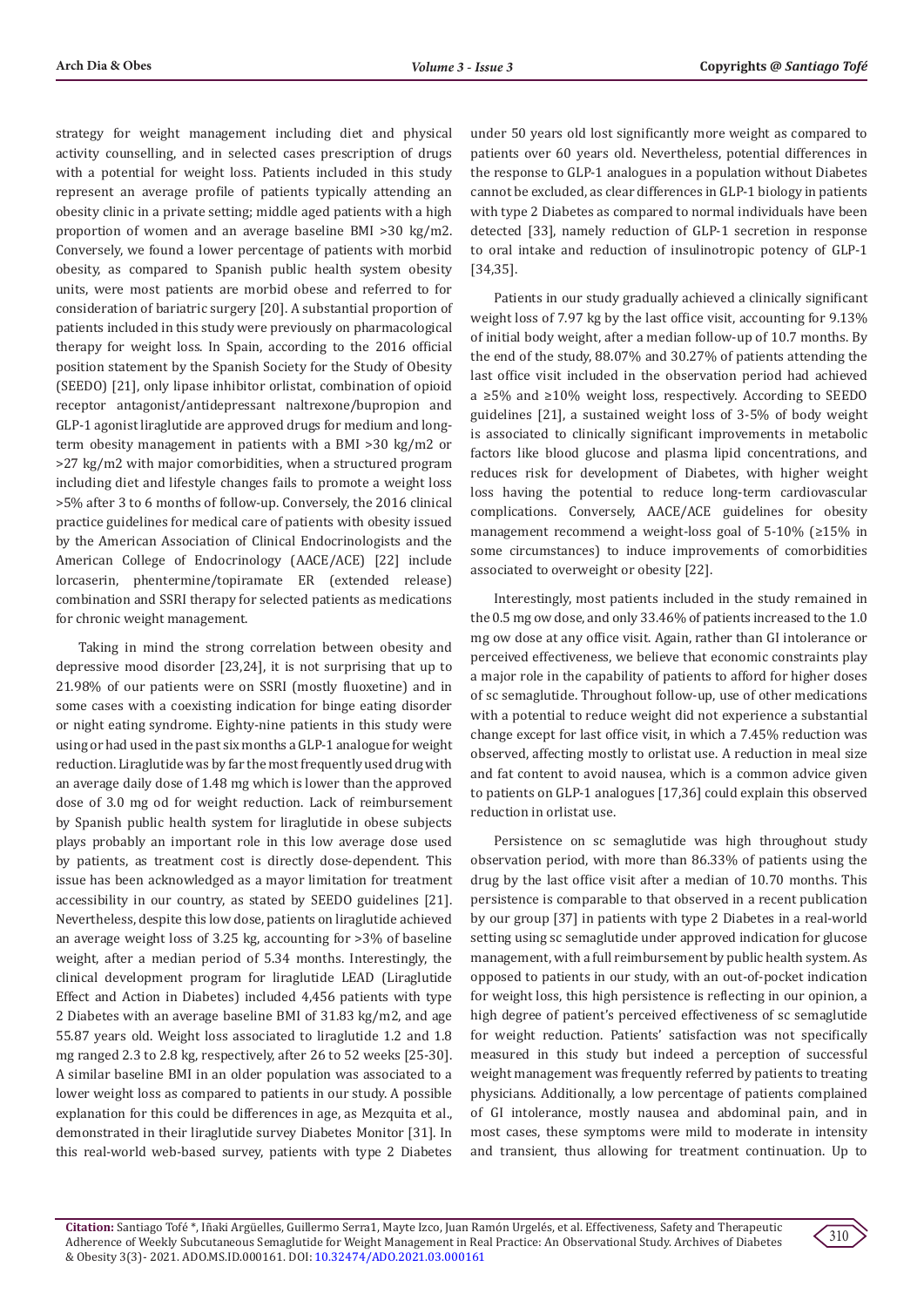19 patients attending office visits declared inability to afford for treatment cost, despite good tolerance and significant weight loss. Few serious adverse events were seen in this study, none of them with a potential direct relationship to the use of sc semaglutide. Furthermore, overall persistence on sc semaglutide in this study was higher than that reported for other GLP-1 analogues in patients with type 2 diabetes in other real-world setting studies [38,39].

In 2010, Astrup and colleagues published the results of a trial evaluating for the first time, efficacy and tolerability of liraglutide in adult obese patients without diabetes [16]. Patients randomized to 1.2 to 3.0 mg of liraglutide lost 4.8 to 7.2 kg compared with 2.8 kg with placebo after a 20-week follow-up period, setting the evidence for use of liraglutide in obesity. These results represent a deeper weight reduction in obese patients without diabetes, as compared to patients with type 2 diabetes in the LEAD program, and are closer to those observed in the subgroup of patients with a previous treatment with liraglutide in our observational study, despite differences in study design and observation period.

In 2018, O'Neil et al. published the results of a phase 2 trial evaluating efficacy and safety of daily sc semaglutide compared to liraglutide and placebo in 957 obese individuals with a baseline BMI of 39.3 kg/m2 and age 47 years-old [18]. Patients randomized to 0.05 to 0.4 mg of sc semaglutide od lost -6·0% (0·05 mg), -8·6%  $(0.1 \text{ mg})$ ,  $-11.6\%$  (0.2 mg),  $-11.2\%$  (0.3 mg), and  $-13.8\%$  (0.4 mg) as compared to -7.8% of initial body weight in patients randomized to liraglutide 3.0 mg od, throughout 52 weeks of treatment. In this study, proportion of patients with ≥5% and ≥10% weight loss vs baseline body weight ranged 54-90% and 19-72%, respectively, across different sc semaglutide doses. In our study, calculated average weekly sc semaglutide dose was 0.59 mg, which results in an estimated daily dose of 0.084 mg, close to the 0.1 mg od dose arm in the study by O'Neil et al., and with similar results in terms of weight loss (9.13% vs 8.6%) and proportion of patients with  $\geq 5\%$  and  $\geq 10\%$  weight loss (88% and 30% vs 67% and 37%, respectively). All sc semaglutide doses were generally well tolerated, with no new safety concerns. The most common adverse events were dose-related gastrointestinal symptoms, primarily nausea, as seen previously with GLP-1 agonists in patients with type 2 Diabetes and rarely led to discontinuation of treatment. No patient complained on symptoms suggesting hypoglycaemic episodes, reassuring the safe use of the drug in a population with normal glucose metabolism. A comprehensive clinical development program, the Semaglutide Treatment Effect in People with Obesity (STEP) program is now undergoing, aiming to investigate the effect of sc semaglutide on weight loss, safety, and tolerability in adults with obesity or overweight. The program comprises 5 randomized clinical trials for which results will be available through 2020- 2021[19]. For all trials, the primary end point is change from baseline to end of treatment in body weight. Participants have a mean age of 46.2 to 55.3 years, are mostly female (mean 74.1%- 81.0%), and have a mean BMI of 35.7 to 38.5 kg/m2.

Our study represents the first published evidence for effectiveness and safety of sc semaglutide with a weekly administration in the management of overweight and obesity in adults without diabetes in a real-world setting. An important point in this study, derived from its observational nature in real practice conditions, is that patients paid for sc semaglutide treatment and still a high percentage of them remained persistent to the therapy. Treatment adherence is one of the major drivers for the gap between efficacy observed in clinical trials and effectiveness found in real practice in chronic conditions like type 2 Diabetes [40], and obesity shares similarities with it, both in their chronic nature and in their pathophysiology. Weight reduction is a strong signal for patients' perception of effectiveness that reinforces treatment adherence and this is probably one of the reasons for the high treatment adherence found in our study. Undoubtedly, treatment cost and treatment adherence will significantly impact effectiveness of antiobesity drugs in future real-world studies.

Our study has several limitations derived from its real-world descriptive nature. First, the lack of a control group does not allow to assign achieved weight loss to the solely effect of sc semaglutide, although previous evidence from randomized trials shows a similar degree of weight loss associated to the drug. Second, a number of patients were missed from follow-up for weight evolution, so again a selection bias overestimating treatment effect cannot be excluded, being this is a typical limitation of real-world studies. Third, a number of patients were included in this study with current use of other drugs with a potential for weight loss, both oral medications and GLP-1 analogues, so a potential confounding effect of these treatments cannot be completely excluded. Nevertheless, we performed a subgroup analysis where oral anti-obesity medications were not found to impact significantly on weight reduction and conversely, previous use of GLP-1 analogues was associated to a significantly lower weight loss, assuming that part of the potential for weight reduction associated to GLP-1 agonist therapy had already been achieved in those patients. Finally, it is not usual that an observational study reporting on effectiveness and safety of a drug in real practice conditions is published before gaining regulatory approval for the specific indication, as efficacy and mostly safety are important issues that must be first addressed by randomized clinical trials, and the authors deeply acknowledge this fact. Nevertheless, several important questions must be kept in mind in this regard; first, sc semaglutide has been approved by regulatory agencies in most developed countries for use in patients with type 2 diabetes and conditions for reimbursement in Spain include coexisting obesity, which virtually affects most patients with type 2 Diabetes. Second, liraglutide, a GLP-1 analogue with a similar molecular design and pharmacological properties has been approved for weight reduction in patients with obesity and third, given the shortage of effective treatments to treat obesity and the barriers that treatment cost may represent for patients' accessibility to such therapies, the authors believe that evidence provided by this study is timely, and of scientific interest.

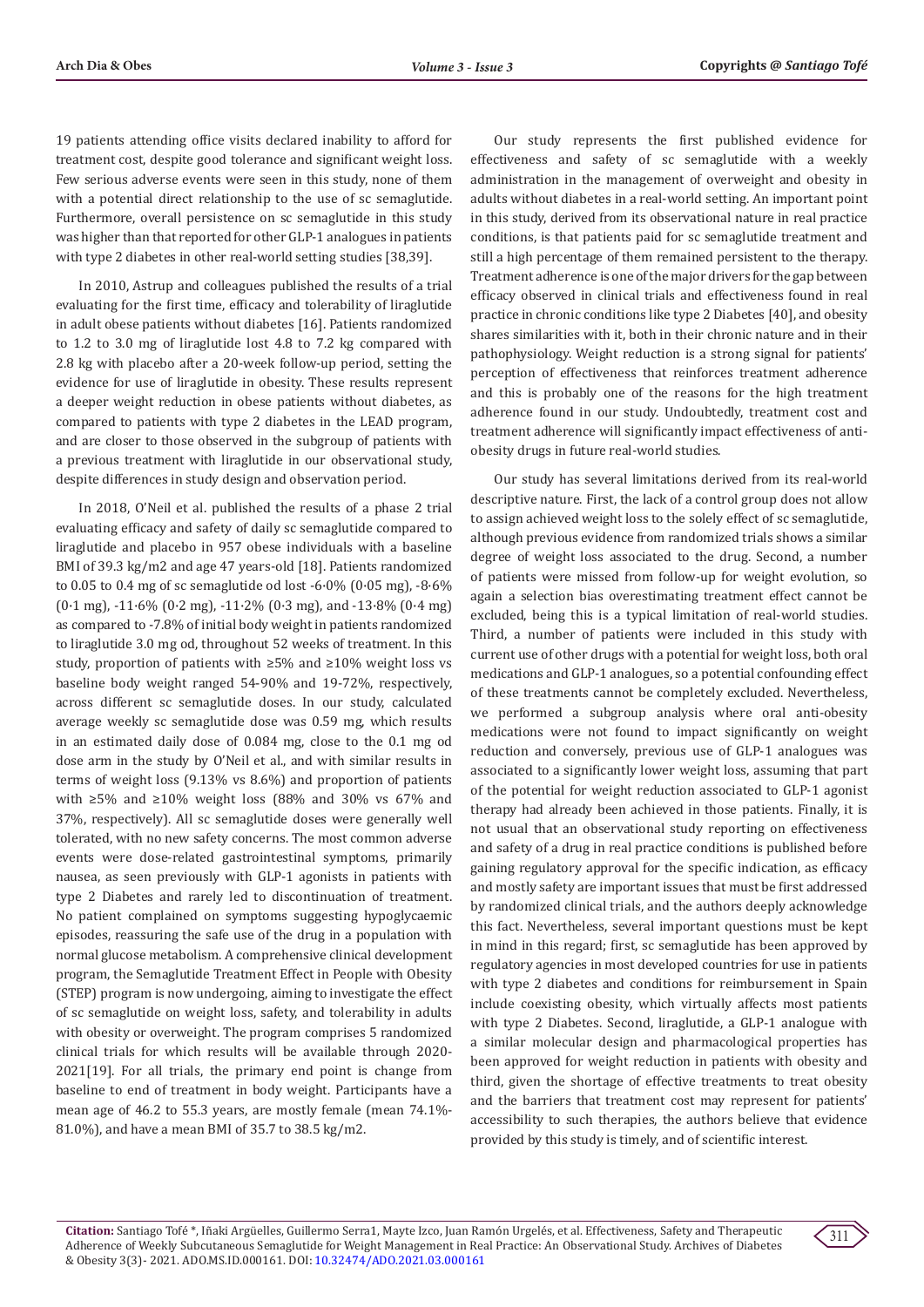## **Conclusion**

In conclusion, in this observational study in real practice conditions, we have demonstrated that sc semaglutide at a weekly dose of 0.5 to 1.0 mg administered to patients with overweight or obesity in the pragmatic context of a structured program along with diet and lifestyle recommendations resulted in a sustained, safe and affordable clinically significant weight reduction. Given the limitations of a retrospective observational study, we will need to confirm these results with the forthcoming results of the STEP program and contrast them with results from other groups in a real practice setting which for sure will be coming up in future. Until then, we consider that weekly sc semaglutide represents a useful tool for helping patients in their long-term struggle, along with diet and lifestyle changes, to increase their chances to arrive to and maintain a healthy body weight.

## **Acknowledgements**

The authors wish to deeply thank to all patients for their participation in the study.

#### **References**

- 1. [Berghofer A, Pischon T, Reinhold T, Apovian CM, Sharma AM, et al.](https://pubmed.ncbi.nlm.nih.gov/18533989/)  [\(2008\) Obesity prevalence from a European perspective: A systematic](https://pubmed.ncbi.nlm.nih.gov/18533989/)  [review. BMC Public Health 8: 200.](https://pubmed.ncbi.nlm.nih.gov/18533989/)
- 2. [James PT, Rigby N, Leach R, International Obesity Task Force \(2004\) The](https://pubmed.ncbi.nlm.nih.gov/15167200/)  [obesity epidemic, metabolic syndrome and future prevention strategies.](https://pubmed.ncbi.nlm.nih.gov/15167200/)  [Eur J Cardiovasc Prev Rehabil 11\(1\): 3-8.](https://pubmed.ncbi.nlm.nih.gov/15167200/)
- 3. [York DA, Rossner S, Caterson I, et al. \(2004\) Prevention conference](https://pubmed.ncbi.nlm.nih.gov/15520330/)  [VII: Obesity, a worldwide epidemic related to heart disease and stroke:](https://pubmed.ncbi.nlm.nih.gov/15520330/)  [Group I: Worldwide demographics of obesity. Circulation 110\(18\): 463-](https://pubmed.ncbi.nlm.nih.gov/15520330/) [470.](https://pubmed.ncbi.nlm.nih.gov/15520330/)
- 4. [Kaukua J, Pekkarinen T, Sane T, Mustajoki P \(2003\) Health-related](https://pubmed.ncbi.nlm.nih.gov/12917713/)  [quality of life in obese outpatients losing weight with very-low-energy](https://pubmed.ncbi.nlm.nih.gov/12917713/)  [diet and behaviour modifi cation: A 2-y follow-up study. Int J Obes Relat](https://pubmed.ncbi.nlm.nih.gov/12917713/)  [Metab Disord 27\(9\): 1072-1080.](https://pubmed.ncbi.nlm.nih.gov/12917713/)
- 5. [Hassan MK, Joshi AV, Madhavan SS, Amonkar MM \(2003\) Obesity](https://pubmed.ncbi.nlm.nih.gov/14513071/)  [and health-related quality of life: a cross-sectional analysis of the US](https://pubmed.ncbi.nlm.nih.gov/14513071/)  [population. Int J Obes Relat Metab Disord 27\(10\): 1227-1232.](https://pubmed.ncbi.nlm.nih.gov/14513071/)
- 6. [Van Gaal LF, Mertens IL, De Block CE \(2006\) Mechanisms linking obesity](https://pubmed.ncbi.nlm.nih.gov/17167476/)  [with cardiovascular disease. Nature 444\(7121\): 875-880.](https://pubmed.ncbi.nlm.nih.gov/17167476/)
- 7. [Cawley J, Meyerhoefer C \(2012\) The medical care costs of obesity: An](https://pubmed.ncbi.nlm.nih.gov/22094013/)  [instrumental variables approach. J Health Econ 31\(1\): 219-230.](https://pubmed.ncbi.nlm.nih.gov/22094013/)
- 8. World Obesity Federation. World obesity day 2017: Global data on costs of consequences.
- 9. [Mertens IL, Van Gaal LF \(2000\) Overweight, obesity, and blood pressure:](https://pubmed.ncbi.nlm.nih.gov/10832771/)  [The effects of modest weight reduction. Obes Res 8\(3\): 270-278.](https://pubmed.ncbi.nlm.nih.gov/10832771/)
- 10. [Warkentin LM, Das D, Majumdar SR, Johnson JA, Padwal RS \(2014\) The](https://pubmed.ncbi.nlm.nih.gov/24118750/)  [effect of weight loss on health-related quality of life: Systematic review](https://pubmed.ncbi.nlm.nih.gov/24118750/)  [and meta-analysis of randomized trials. Obes Rev 15\(3\): 169-182.](https://pubmed.ncbi.nlm.nih.gov/24118750/)
- 11. [Mann T, Tomiyama AJ, Westling E, Lew AM, Samuels B, et al. \(2007\)](https://pubmed.ncbi.nlm.nih.gov/17469900/)  [Medicare's search for effective obesity treatments: Diets are not the](https://pubmed.ncbi.nlm.nih.gov/17469900/)  [answer. Am Psychol 62\(3\): 220-233.](https://pubmed.ncbi.nlm.nih.gov/17469900/)
- 12. [Dombrowski SU, Knittle K, Avenell A, Araujo-Soares V, Sniehotta FF](https://pubmed.ncbi.nlm.nih.gov/25134100/)  [\(2014\) Long term maintenance of weight loss with non-surgical](https://pubmed.ncbi.nlm.nih.gov/25134100/)  [interventions in obese adults: Systematic review and meta-analyses of](https://pubmed.ncbi.nlm.nih.gov/25134100/)  [randomised controlled trials. BMJ 348: 2646.](https://pubmed.ncbi.nlm.nih.gov/25134100/)
- 13. [Marso SP, Daniels GH, Brown-Frandsen K, Kristensen P, Mann JF, et al.](https://pubmed.ncbi.nlm.nih.gov/27295427/) [\(2016\) Liraglutide and Cardiovascular Outcomes in Type 2 Diabetes. N](https://pubmed.ncbi.nlm.nih.gov/27295427/) [Engl J Med 375\(4\): 311-22.](https://pubmed.ncbi.nlm.nih.gov/27295427/)
- 14. [Marso SP, Bain SC, Consoli A, Eliaschewitz FG, Jódar E, et al. \(2016\)](https://pubmed.ncbi.nlm.nih.gov/28252261/) [Semaglutide and Cardiovascular Outcomes in Patients with Type 2](https://pubmed.ncbi.nlm.nih.gov/28252261/) [Diabetes. N Engl J Med 376\(9\): 890.](https://pubmed.ncbi.nlm.nih.gov/28252261/)
- 15. [Gerstein HC, Colhoun HM, Dagenais GR, Diaz R, Lakshmanan M, et al.](https://pubmed.ncbi.nlm.nih.gov/31189511/) [\(2019\) Dulaglutide and cardiovascular outcomes in type 2 diabetes](https://pubmed.ncbi.nlm.nih.gov/31189511/) [\(REWIND\): A double-blind, randomised placebo-controlled trial. Lancet](https://pubmed.ncbi.nlm.nih.gov/31189511/) [394\(10193\): 121-130.](https://pubmed.ncbi.nlm.nih.gov/31189511/)
- 16. [Astrup A, Rössner S, Van Gaal L, Rissanen A, Niskanen L, et al. \(2009\)](https://pubmed.ncbi.nlm.nih.gov/19853906/) [Effects of liraglutide in the treatment of obesity: A randomised, double](https://pubmed.ncbi.nlm.nih.gov/19853906/)[blind, placebo-controlled study. Lancet 374\(9701\):1606-1616.](https://pubmed.ncbi.nlm.nih.gov/19853906/)
- 17. Novo Nordisk (2014) Inc. Liraglutide 3.0 mg for weight management. NDA 206-321
- 18. O['Neil PM, Birkenfeld AL, McGowan B, Mosenzon O, Pedersen SD, et al.](https://www.thelancet.com/journals/lancet/article/PIIS01406736(18)317732/fulltext) [\(2018\) Efficacy and safety of semaglutide compared with liraglutide and](https://www.thelancet.com/journals/lancet/article/PIIS01406736(18)317732/fulltext) [placebo for weight loss in patients with obesity: A randomised, double](https://www.thelancet.com/journals/lancet/article/PIIS01406736(18)317732/fulltext)[blind, placebo and active controlled, dose-ranging, phase 2 trial. Lancet](https://www.thelancet.com/journals/lancet/article/PIIS01406736(18)317732/fulltext) [392\(10148\): 637-649](https://www.thelancet.com/journals/lancet/article/PIIS01406736(18)317732/fulltext)
- 19. [Kushner RF, Calanna S, Davies M, Dicker D, Garvey WT, et al. \(2020\)](https://pubmed.ncbi.nlm.nih.gov/32441473/) [Semaglutide 2.4 mg for the Treatment of Obesity: Key Elements of the](https://pubmed.ncbi.nlm.nih.gov/32441473/) [STEP Trials 1 to 5. Obesity \(Silver Spring\) 28\(6\): 1050-1061.](https://pubmed.ncbi.nlm.nih.gov/32441473/)
- 20. Basterra-Gortari FJ, Beunza JJ, Bes-Rastrollo M, Toledo E, García López M, et al. (2011) Increasing trend in the prevalence of morbid obesity in Spain: From 1.8 to 6.1 per thousand in 14 years. Rev Esp Cardiol 64(5): 424-426.
- 21. [Lecube A, Monereo S, Rubio MÁ, Martínez-de-Icaya P, Martí A, et al.](https://pubmed.ncbi.nlm.nih.gov/27543006/) [\(2017\) Prevention, diagnosis, and treatment of obesity. 2016 position](https://pubmed.ncbi.nlm.nih.gov/27543006/) [statement of the Spanish Society for the Study of Obesity. Endocrinol](https://pubmed.ncbi.nlm.nih.gov/27543006/) [Diabetes Nutr 64\(Suppl 1\): 15-22.](https://pubmed.ncbi.nlm.nih.gov/27543006/)
- 22. [Garvey WT, Mechanick JI, Brett EM, Garber AJ, Hurley DL, et al. \(2016\)](https://www.sciencedirect.com/science/article/pii/S1530891X20446300) [American Association of Clinical Endocrinologists and American College](https://www.sciencedirect.com/science/article/pii/S1530891X20446300) [of Endocrinology Comprehensive Clinical Practice Guidelines for](https://www.sciencedirect.com/science/article/pii/S1530891X20446300) [Medical Care of Patients with Obesity. Endocr Pract 22\(Suppl 3\): 1-203.](https://www.sciencedirect.com/science/article/pii/S1530891X20446300)
- 23. [Jantaratnotai N, Mosikanon K, Lee Y, McIntyre RS \(2017\) The interface of](https://pubmed.ncbi.nlm.nih.gov/27498907/) [depression and obesity. Obes Res Clin Pract 11\(1\): 1-10.](https://pubmed.ncbi.nlm.nih.gov/27498907/)
- 24. [Luppino FS, de Wit LM, Bouvy PF, Stijnen T, Cuijpers P, et al. \(2010\)](https://pubmed.ncbi.nlm.nih.gov/20194822/) [Overweight, obesity, and depression: a systematic review and meta](https://pubmed.ncbi.nlm.nih.gov/20194822/)[analysis of longitudinal studies. Arch Gen Psychiatry 67\(3\): 220-229.](https://pubmed.ncbi.nlm.nih.gov/20194822/)
- 25. [Buse JB, Rosenstock J, Sesti G, Schmidt WE, Montanya E, et al. \(2009\)](https://pubmed.ncbi.nlm.nih.gov/19515413/) [Liraglutide once a day versus exenatide twice a day for type 2 diabetes:](https://pubmed.ncbi.nlm.nih.gov/19515413/) [A 26-week randomised, parallel-group, multinational, open-label trial](https://pubmed.ncbi.nlm.nih.gov/19515413/) [\(LEAD-6\). Lancet 374\(9683\): 39-47.](https://pubmed.ncbi.nlm.nih.gov/19515413/)
- 26. [Garber A, Henry R, Ratner R, Garcia-Hernandez PA, Rodriguez-Pattzi](https://pubmed.ncbi.nlm.nih.gov/18819705/) [H, et al. \(2009\) Liraglutide versus glimepiride monotherapy for type](https://pubmed.ncbi.nlm.nih.gov/18819705/) [2 diabetes \(LEAD-3 Mono\): A randomised, 52-week, phase III, double](https://pubmed.ncbi.nlm.nih.gov/18819705/)[blind, parallel-treatment trial. Lancet 373\(9662\): 473-481.](https://pubmed.ncbi.nlm.nih.gov/18819705/)
- 27. [Marre M, Shaw J, Brändle M, Bebakar WM, Kamaruddin NA, et al.](https://pubmed.ncbi.nlm.nih.gov/19317822/) [\(2009\) Liraglutide, a once-daily human GLP-1 analogue, added to](https://pubmed.ncbi.nlm.nih.gov/19317822/) [a sulphonylurea over 26 weeks produces greater improvements in](https://pubmed.ncbi.nlm.nih.gov/19317822/) [glycaemic and weight control compared with adding rosiglitazone or](https://pubmed.ncbi.nlm.nih.gov/19317822/) [placebo in subjects with type 2 diabetes \(LEAD-1 SU\). Diabet Med 26\(3\):](https://pubmed.ncbi.nlm.nih.gov/19317822/) [268-278.](https://pubmed.ncbi.nlm.nih.gov/19317822/)
- 28. [Nauck M, Frid A, Hermansen K, Shah NS, Tankova T, et al. \(2009\) Efficacy](https://pubmed.ncbi.nlm.nih.gov/18931095/) [and safety comparison of liraglutide, glimepiride, and placebo, all in](https://pubmed.ncbi.nlm.nih.gov/18931095/) [combination with metformin, in type 2 diabetes: The LEAD \(liraglutide](https://pubmed.ncbi.nlm.nih.gov/18931095/) [effect and action in diabetes\)-2 study. Diabetes Care 32\(1\): 84-90.](https://pubmed.ncbi.nlm.nih.gov/18931095/)
- 29. [Russell-Jones D, Vaag A, Schmitz O, Sethi BK, Lalic N, Antic S, et al.](https://pubmed.ncbi.nlm.nih.gov/19688338/) [\(2009\) Liraglutide vs insulin glargine and placebo in combination with](https://pubmed.ncbi.nlm.nih.gov/19688338/)